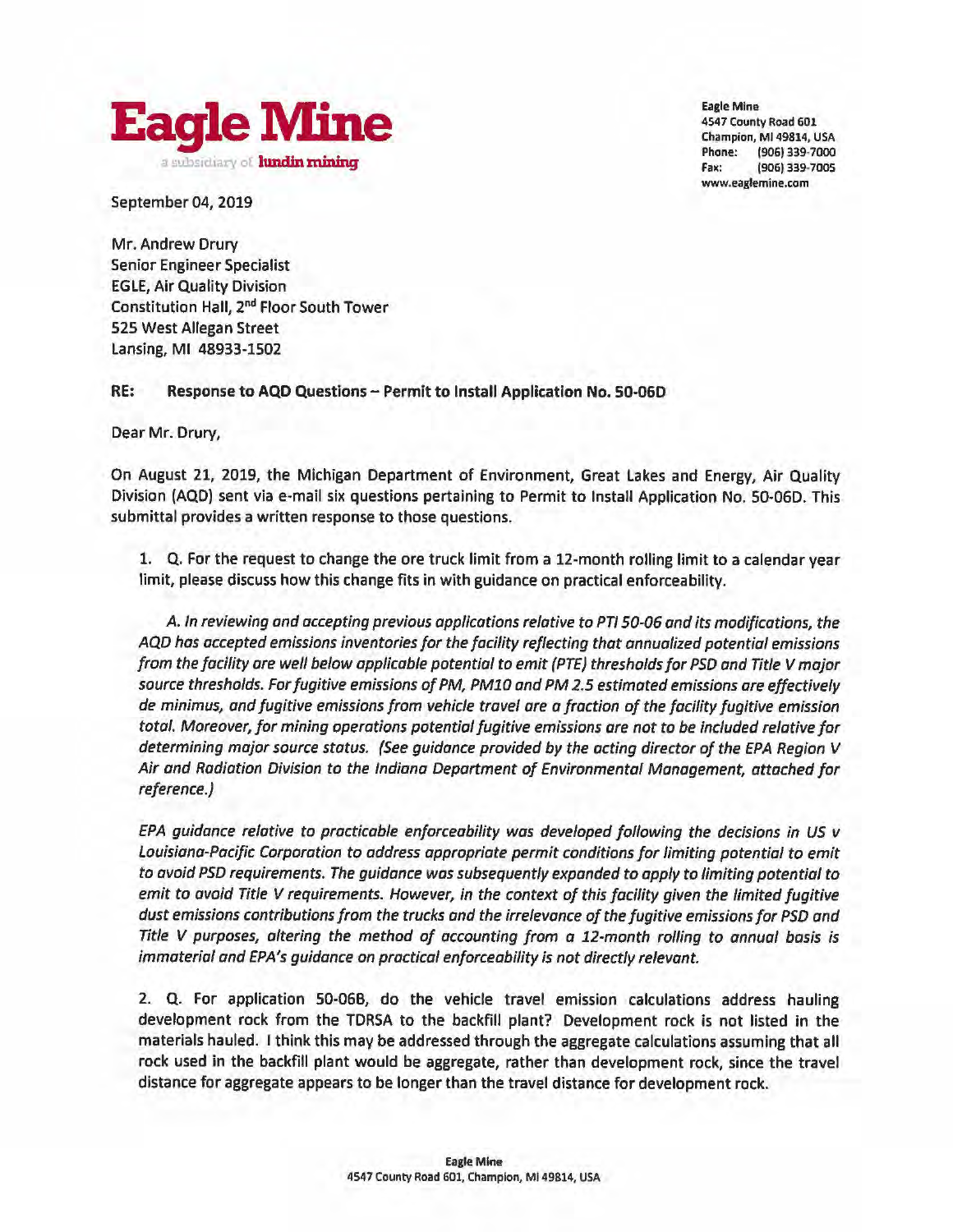*A. Your assumptions are correct. The submitted vehicle travel emissions were calculated based on the conservative assumption that backfill will be made with aggregate only, rather than a combination of development rock and aggregate. Because the hauling of development rock from the TDRSA* to *the aggregate building occurs over a much shorter distance than the overall hauling of aggregate (approx. 0.54 miles versus 2.72 miles round trip), the submitted emission estimates provide an upper bound of potential hauling emissions associated with the support* of *backfill production.* 

3. Q. The aggregate building emissions in the modeling for application 50-06B appear to be lower than the emissions in the modeling for the previous permit review, and the aggregate throughput also appears to be lower. Please address these apparent differences.

*A. The current aggregate building emissions estimate is indeed lower than what was projected in support of application 50-068. The revised estimate is based on the expected maximum future rote of aggregate and/or development rock throughput Note that the calculation methodology has not changed. Considering the level of control and resultant emissions associated with the aggregate building (0.0012 tons PM<sub>10</sub>/year and 0.00023 tons PM<sub>2.5</sub>/year), any future variation in throughput will result in only a minimal change in emissions.* 

4. Q. Similar to item 3, the COSA building emissions appear to be lower in application 50-06B than in the previous review. Please address this apparent difference.

*A. There is no projected change in throughput/emissions at the COSA due* to *the proposed aggregate storage operation. The COSA emission rates included in the dispersion modeling inventory (Table* 1, *Attachment E of the application) are inadvertently incorrect. Modeled emission rates for the COSA should be consistent with those projected in support of application 50-068. Our consultant, Barr Engineering Co., will coordinate with the AQD modeler to ensure that the inventory is updated in the modeling files. Note that the change in emissions is not expected to result in an increase in maximum modeled impacts from the mine.* 

5. Q. For application 50-06B, the calculations assume 440,920 tons per year of development rock is screened, but onty 286,298 tons per year of development rock are used in the backfill plant. Please address this difference.

*A. Only some of the screened development rock can be used in cemented backfill. The purpose of screening is to separate out the correct size for making cemented backfill; the oversize and fines are not suitable for that purpose, but are destined for use as backfill in secondary stopes. Also, some screened material could be stockpiled for later use. The 286,298 tons per year* of *development rock is based on the projected amount that will be needed* to *make the required amount of cemented rock/ill.* 

6. Q. For application 50-06B, it appears that the emissions for vehicle travel from the mine gate to the pavement edge are lower than in the previous permit review. Please address this apparent difference.

*A. These calculations are not directly comparable because certain road segment distances have*  changed as a result of the proposed aggregate hauling route. For example, the north end of the road *segment was at "pavement end': but is now at the east end of the product haul loop. This change made better sense given the need to incorporate the road ta the outdoor aggregate storage area. In the Vehicle Travel tab (Attachment C of the application), the label in Column A, Row* 171 *inadvertently did not reflect this change. Other road segment lengths were changed consistent with this. Note that*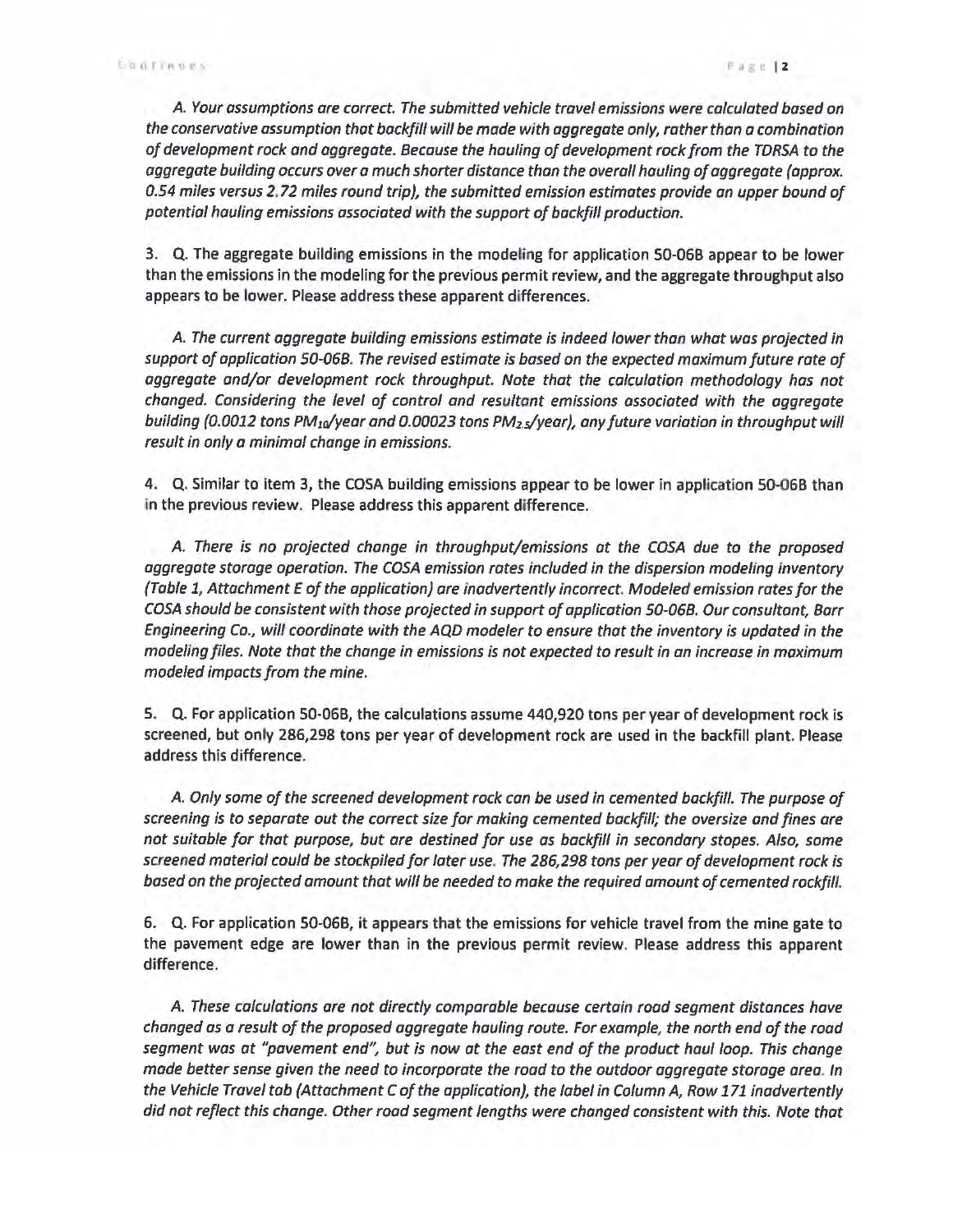*the emission estimates also account for changes to cement and aggregate delivery truck weights, as well as a change in the estimated maximum amount* of *cement and aggregate.* 

If you require any additional information, or should you have any questions regarding this response, please do not hesitate to contact me at 906-339-7029 or **Brian** Leahy at 616-512-7018. If helpful, we'd be happy to participate in a conference call to walk through the responses and to provide any further information.

Sincerely,

Jeanifer Nutini, P.E. Sr. Environmental & Permitting Engineer

c: Lydia Salmon Brian Leahy, Barr Engineering Co. Steve Kohl, WN&J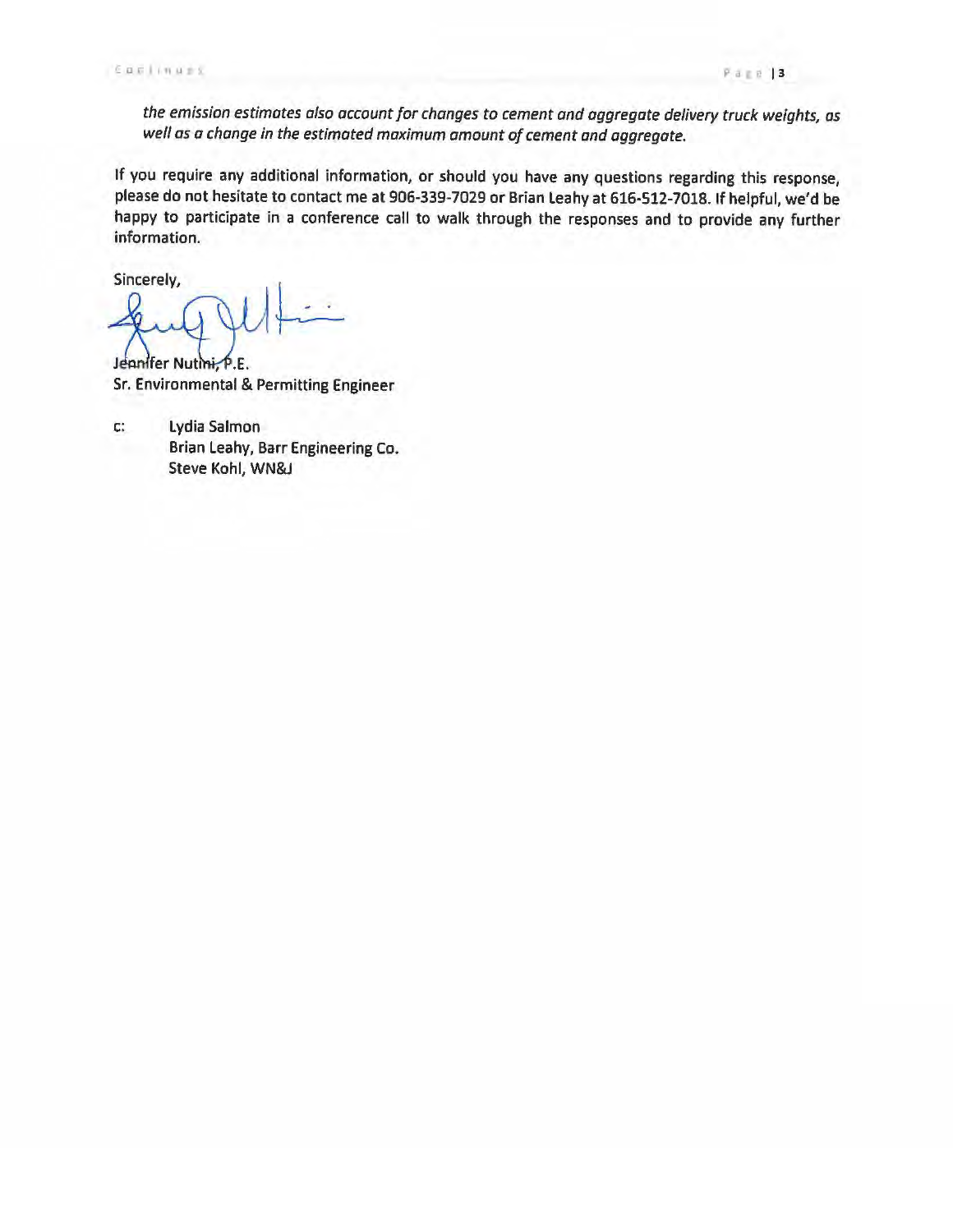March 6, 2003

(A-18J)

Janet McCabe, Assistant Commissioner Office of Air Quality Indiana Department of Environmental Management 100 North Senate Avenue P.O. Box 6015 Indianapolis, Indiana 46206-6015

Dear Ms. McCabe:

In discussions with United States Environmental Protection Agency (EPA) Region 5, State permitting authorities have requested clarification on our fugitive emissions policy. Specifically, the States have asked EPA to clarify to what extent, and from which emission units, are fugitive emissions counted towards major source applicability for Title V, nonattainment new source review (NSR), and prevention of significant deterioration (PSD). Various EPA letters and memoranda provide guidance on when you count fugitive emissions to determine whether a source is a major stationary source subject to Title V, NSR, or PSD, but there is no one guidance document which addresses the various scenarios which arise.

In the enclosed analysis, we are providing some examples that should help you understand when to include fugitive emissions in determining whether a source is major for purposes of Title V, NSR, or PSD. However, no part of this document, including the following examples, create any new legally binding obligations. Rather, the purpose of this document is to help you understand the statutory provisions and regulations which govern when fugitive emissions are included in major source determinations and EPA's interpretation of these provisions and regulations.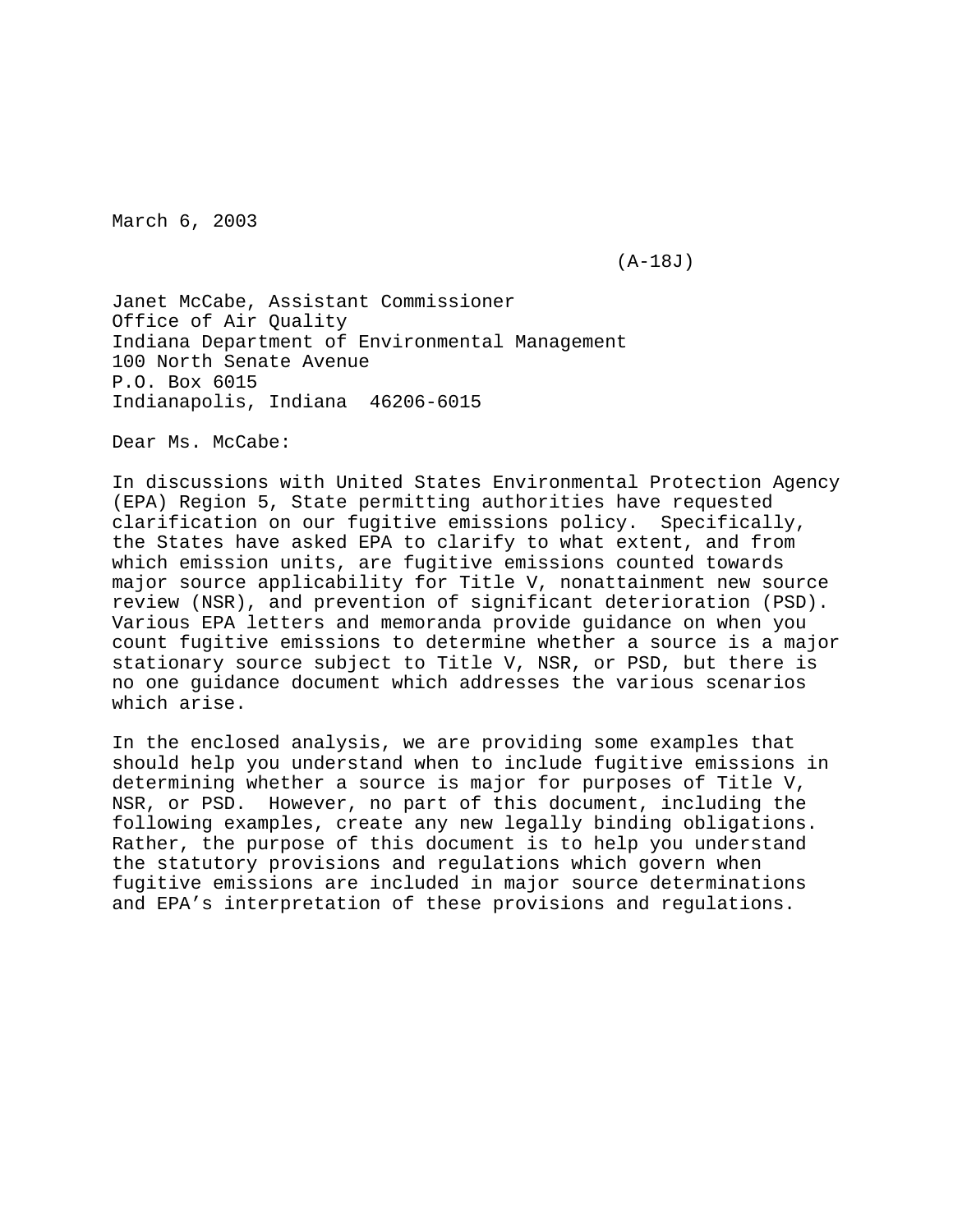This response has been coordinated with staff in EPA's Office of Air Quality Planning and Standards, Office of Enforcement and Compliance Assurance, and Office of General Counsel in order to help assure completeness and accuracy.

If you have any questions regarding this letter, please contact Sam Portanova, of my staff, at (312) 886-3189.

Sincerely yours,

/s/ (Stephen Rothblatt for)

Cheryl L. Newton, Acting Director Air and Radiation Division

Enclosure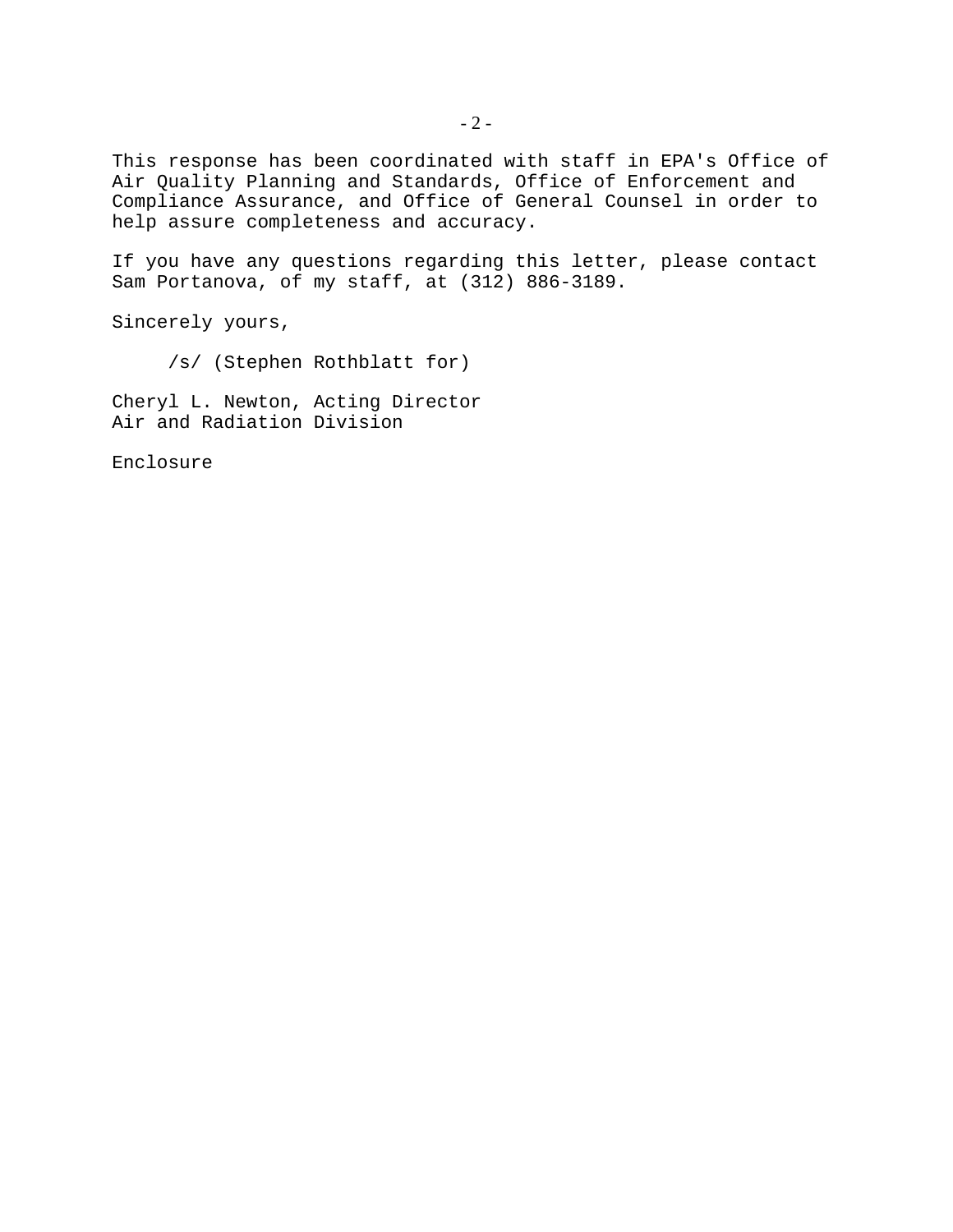#### **ANALYSIS**

## **What Effect Did the November 27, 2001, Title V Rulemaking Have on the Counting of Fugitive Emissions?**

On November 27, 2001 (66 FR 59161), EPA published a rule, "Change to Definition of Major Source," that requires or clarifies the following for Title V:

- **•** An owner or operator of a source must include the fugitive emissions of all pollutants regulated under the Clean Air Act in determining whether the source is a major stationary source under Title V if the source falls within one of the source categories listed through a rulemaking pursuant to section 302(j) of the Act ("listed source categories").<sup>1</sup> Included as listed source categories are source categories regulated by a section 111 or 112 standard on or before August 7, 1980.
- An owner or operator of a source that falls within a listed source category that was regulated by a section 111 or 112 standard on or before August 7, 1980, must include the fugitive emissions of all air pollutants regulated under the Act, not just those pollutants regulated by the section 111 or 112 standard, in determining whether the source is a major stationary source under Title V.
- An owner or operator of a source must include the fugitive emissions of all hazardous air pollutants ("HAPs") listed under section 112(b) of the Act in determining whether the source is a major source for purposes of section 112 and Title V, regardless of whether the source falls within a listed source category. See National Mining Ass'n v. EPA, 59 F.3d 1351 (D.C. Cir. 1995).

# **What Are Some Examples of When You Count Fugitive Emissions to Determine Whether Your Source is Major?**

Below are several scenarios that illustrate how to consider fugitive emissions in determining whether a source is a major stationary source.<sup>2</sup> You should note that the examples below rely

 $1$  For the purposes of this document, "listed source categories" refer to the source categories identified in 40 CFR §§ 51.165(a)(1)(iv)(C), 51.166(b)(1)(iii), 52.21(b)(1)(iii), 52.24(f)(4)(iii), and the second definition of "major" source" in 40 CFR 70.2 and 71.2.

 $2^{\circ}$  Consistent with a voluntary remand in a case regarding the question of when is a source of fugitive emissions major for purposes of Title V, EPA has rescinded its interpretation of what the collocation language of 40 CFR part 70 requires with respect to unlisted sources of fugitive emissions. As explained in a memorandum from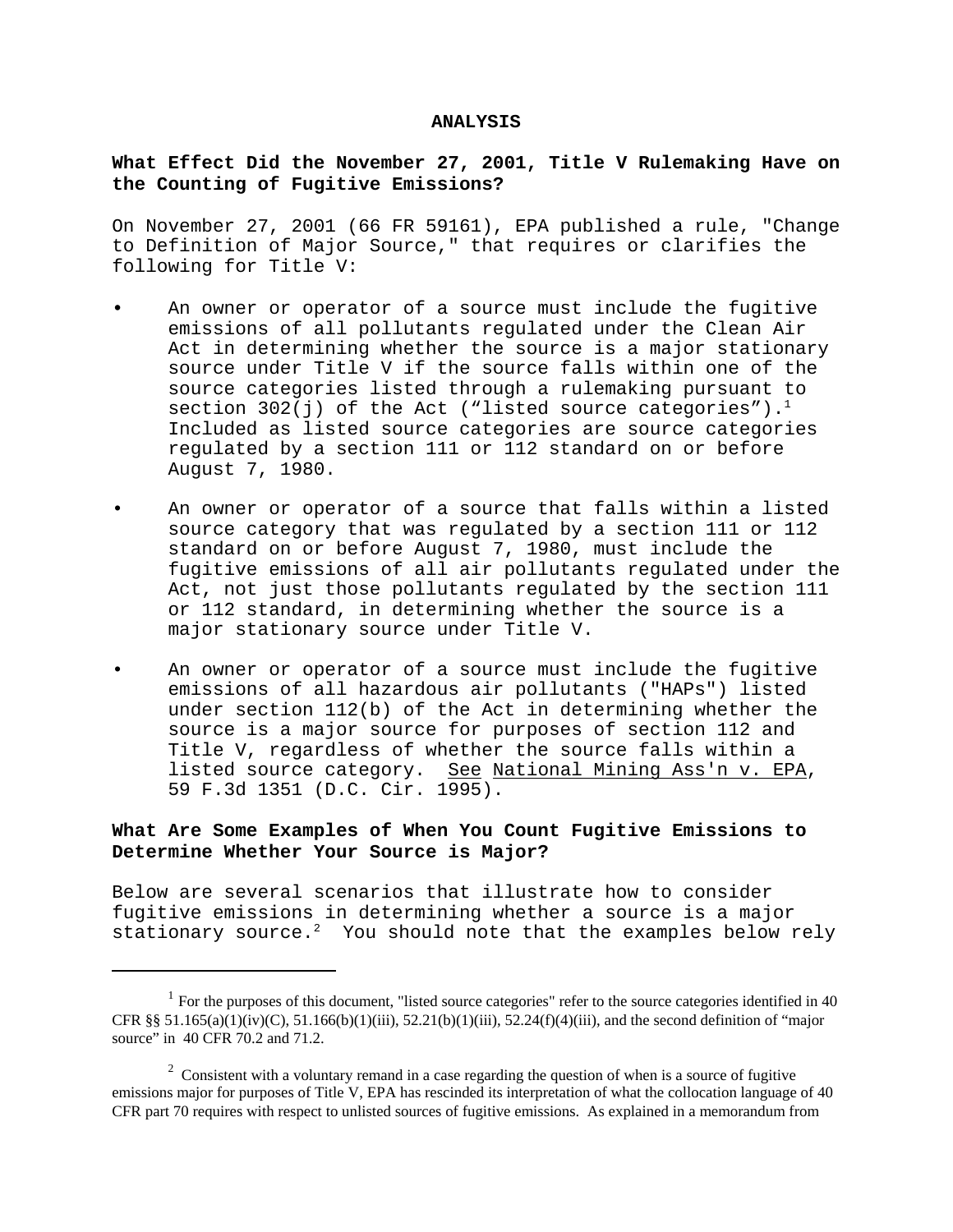on certain assumptions regarding the complex industrial facilities described. The question of what is the primary activity at such a source or what emission units are properly considered to be a part of the source can be difficult to answer in any given case. The assumptions underlying these examples are not intended to shortcut the very fact intensive inquiry that such questions may require.

### *Scenarios*

The first 3 scenarios below apply to the counting of fugitive emissions of regulated pollutants. The last scenario applies to the counting of fugitive emissions of any HAP listed under section 112(b) of the Act.

1. A stationary source in a listed source category. If the primary activity of a stationary source falls within a listed source category, then fugitive emissions are included from all emissions units at the source. The stationary source encompasses not only all emission units within the same SIC code at the facility, but also emission units at support facilities that are part of the source.

### Examples:

- A petroleum refinery. Petroleum refineries are a listed source category. You include fugitive emissions from the refinery to determine whether it is a major stationary source.
- A steel mill with an onsite slag handling operation. The primary activity of the source, in this case, is the production of steel, and steel mills are a listed source category. Although slag handling is not a listed source category, the onsite slag handling operation here is a support facility for the steel mill. You include fugitive emissions from the steel mill (a listed source category and the primary activity at this source) as well as the fugitive emissions from the slag handling operation (an unlisted source category, but one which supports the primary activity here) to determine if the source is a major stationary  $\bullet$

EPA, States have discretion in interpreting what the part 70 rule's collocation language requires with respect to unlisted sources of fugitive emissions. Memorandum from [Lydia Wegman to Regional Air Director \(June 2, 1995\)](#page-0-0)  (http://www.epa.gov/Region7/programs/artd/air/title5/t5memos/amcguide.pdf). Please refer to this memorandum for an explanation of the scope of the voluntary remand. As a result of this voluntary remand, the first two scenarios discussed below may, or may not, be applicable to the implementation of part 70 in your State, depending on your State's exercise of its discretion.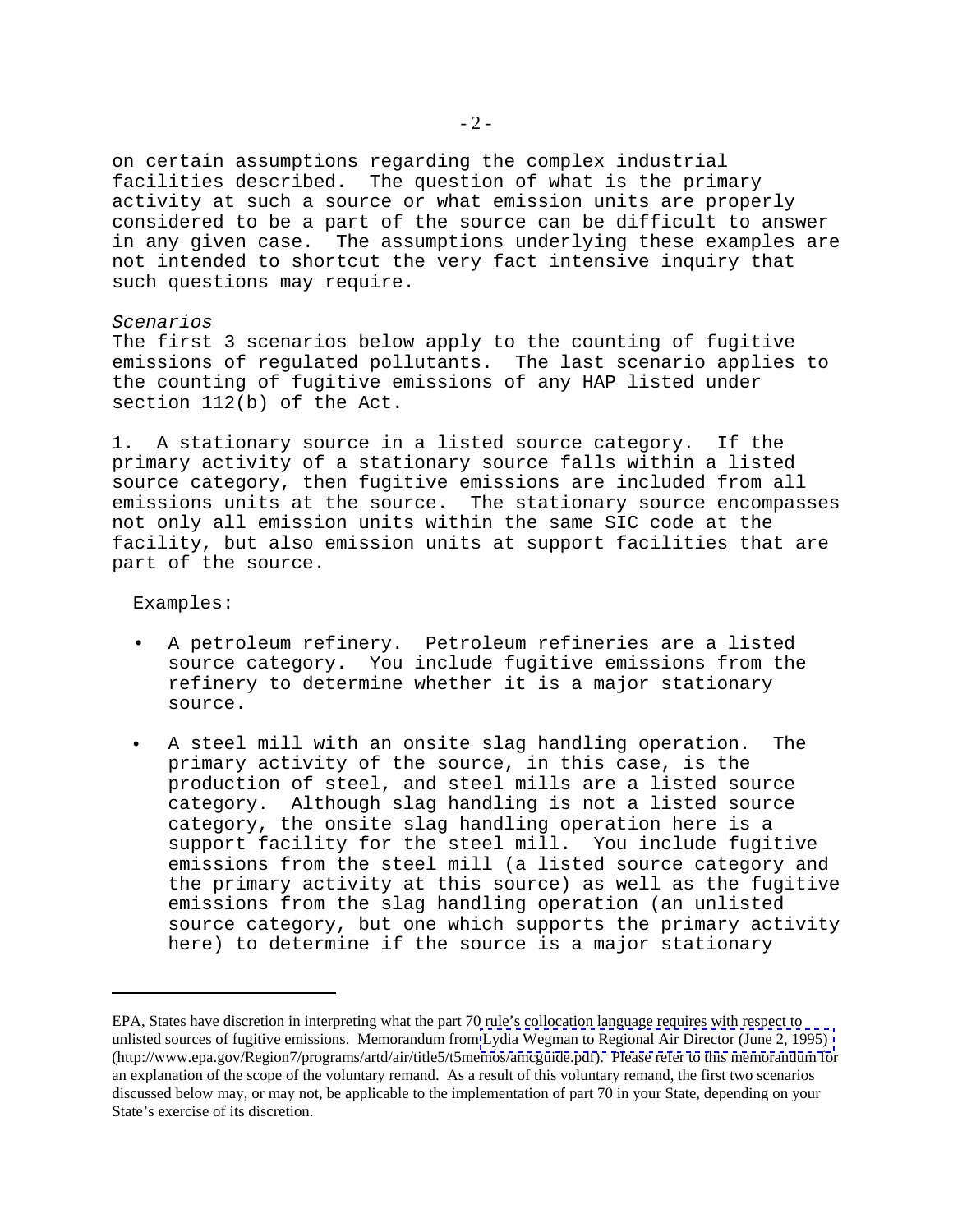source.

• A fossil-fuel-fired steam electric plant of more than 250 million BTUs per hour heat input located a short distance away from a coal mine that supplies all of its coal to the steam electric plant. The primary activity of the source, in this case, is the generation of steam and electricity, and steam electric plants as described above are a listed source category. You include fugitive emissions from the steam electric plant (a listed source category and the primary activity at this source) as well as the fugitive emissions from the coal mine (an unlisted source category and the support facility at this source) to determine if the source is a major stationary source.

2. A stationary source in an unlisted source category. If the primary activity of a stationary source falls within a source category that is not listed, then as a general matter fugitive emissions from the emissions units at the source are not included in determining whether the source is a major stationary source. However, if the source also contains emission units which *do* fall within a listed source category (or categories), then you include fugitive emissions from these listed emissions units to determine if the source is a major stationary source.

Examples:

- A food processing plant that has several petroleum liquid storage tanks subject to the NSPS in 40 CFR part 60, subpart Ka. The primary activity of the source, in this case, is the processing of food, and food processing plants are not a listed source category. The storage tanks, however, fall within a listed source category as this source category was regulated by subpart Ka as of August 7, 1980. You include fugitive emissions only from the storage tanks to determine if the source is a major stationary source.
- A coal mine with an onsite coal cleaning plant with a thermal dryer. The primary activity of the source, in this example, is the mining of coal, and coal mines are not a listed source category. The coal cleaning plant, however, does fall within a listed source category. You include fugitive emissions only from the coal cleaning plant to determine if the source is a major stationary source.

3. A stationary source in one of the source categories regulated by a section 111 new source performance standard (NSPS) on or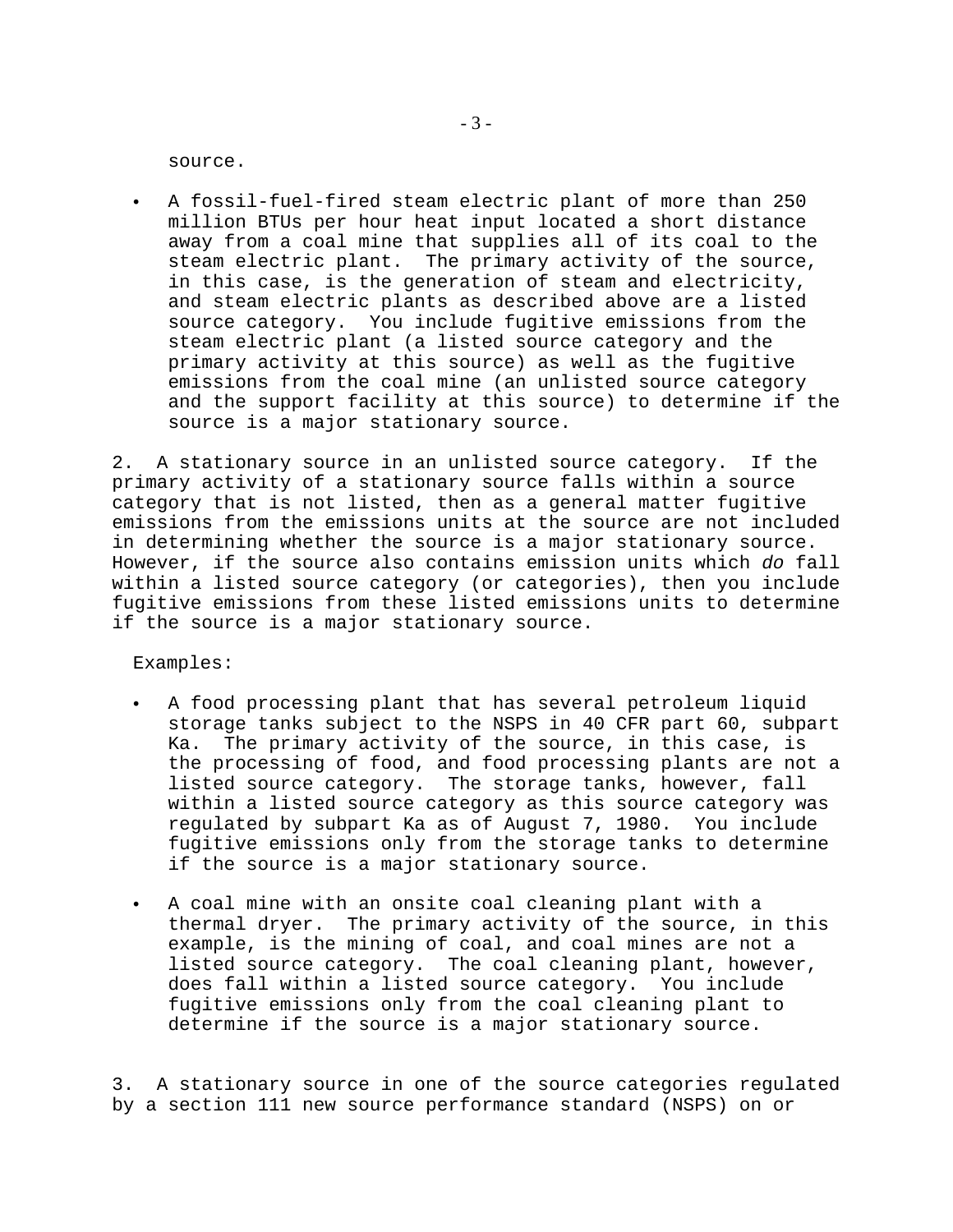before August 7, 1980, that contains emissions units that are grandfathered from the NSPS requirements (e.g., constructed before the applicability date of the NSPS) or that are not regulated as "affected facilities" under the NSPS. You include fugitive emissions from all emission units at the source to determine if it is a major stationary source because the source falls within a listed source category. The decision to include fugitive emissions from a stationary source is not influenced by whether specific emissions units are subject to regulation.

Examples:

- A grain elevator of the type covered by the NSPS in 40 CFR part 60, subpart DD, but which is grandfathered from the requirements of this NSPS. Since subpart DD was promulgated prior to August 7, 1980, the grain elevator falls within a listed source category. You include fugitive emissions from the grain elevator to determine if the source is a major stationary source.
- C A coal prep plant of the type covered by the NSPS in 40 CFR part 60, subpart Y. The coal prep plant falls within a listed source category as this source category was regulated by subpart Y as of August 7, 1980. The coal prep plant includes emissions units that are not regulated as "affected facilities" under the NSPS. You include fugitive emissions from all emission units at the coal prep plant to determine if the source is a major stationary source, including fugitive emissions from the units that are not regulated as "affected facilities" under the NSPS.

4. A source which emits fugitive emissions of any HAP listed under section  $112(b)$  of the Act.<sup>3</sup> You include fugitive HAP emissions from all emissions units at a source to determine if the source is a major source without regard to whether the source falls within a listed source category. Although most emissions of HAPs are nonfugitive due to advancing technology, some likely emitters of fugitive HAPs as of the date of this letter are pumps, valves, compressors, or flanges found at petroleum refineries, chemical processing plants, tank farms (i.e., facilities which have a collection of storage tanks), and crude oil and natural gas production facilities.

<sup>&</sup>lt;sup>3</sup> This scenario is relevant for determining whether a source is a major source for purposes of section 112 and therefore Title V. (See first definition of "major source" in 40 CFR 70.2 and 71.2). The inclusion of fugitive emissions of HAPs in major source determinations is generally not relevant for PSD. The requirements of the PSD program do not apply to pollutants listed as HAPs under section 112(b) of the Act. See 42 U.S.C. § 7412(b)(6).